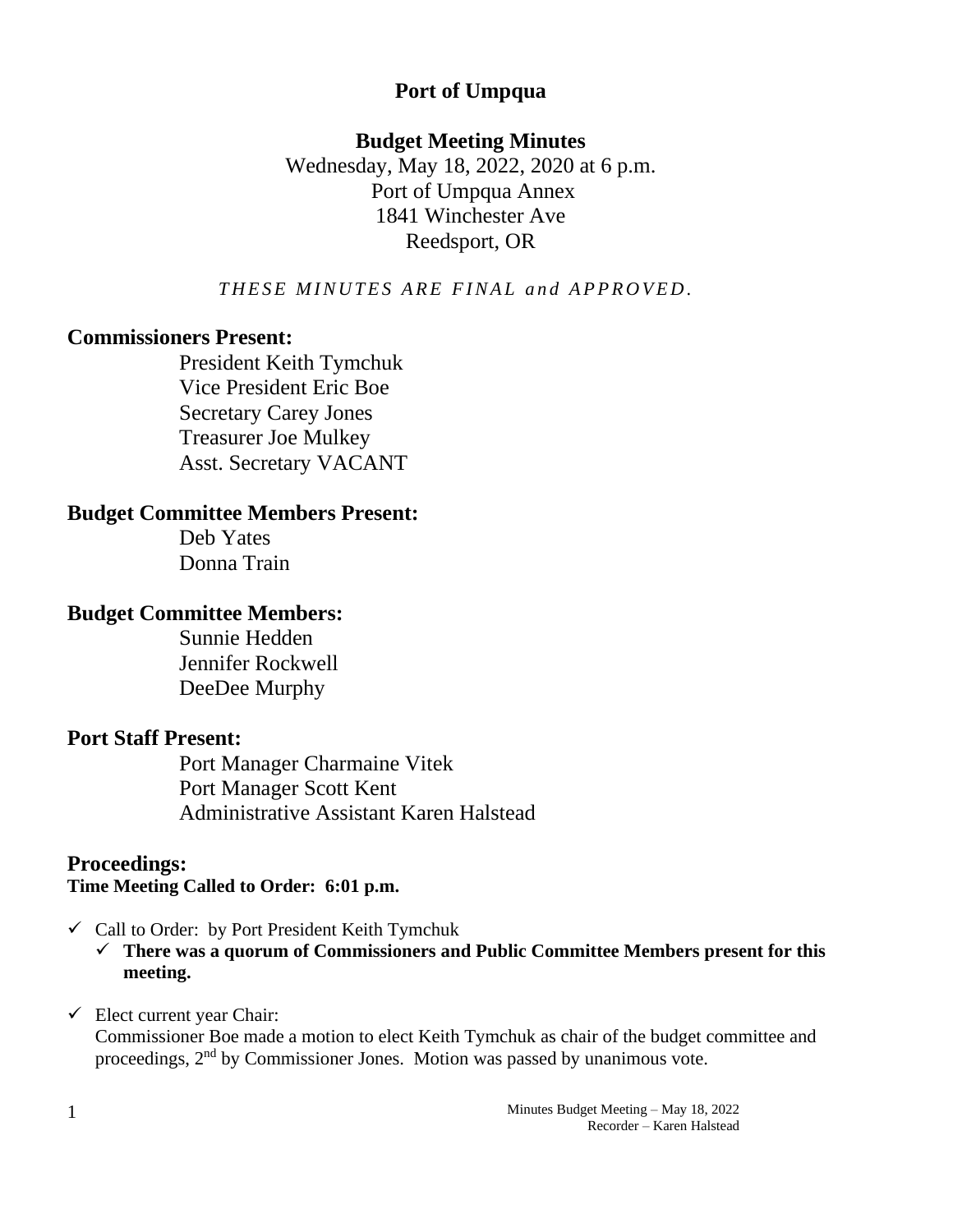#### **PORT BUDGET:**

#### **1. Receive budget document and budget message from budget officer - Charmaine**

Apologized that 3 of the budget committee members were not present but noted there was a quorum. Thanked the budget committee members who were present for their time and expertise to help with the budget process.

The Port's budget is structured in to 4 funds.

**The General Fund**, which is the operating fund where most expenditures are made, and resources are deposited.

**The Maintenance Reserve Fund,** that was established to save for general maintenance and repairs, includes reserving funds to assist Salmon Harbor with dredging costs if it becomes necessary, that was added when the dredge "Laura" was purchased by the State.

**Dock Reserve Fund**, which was established for maintenance, repairs, and capital improvements to docks.

**Capital Projects Reserve Fund**, which was established for capital improvements, acquisitions, investments, and operations. The Port consolidated a Capital Reserve Fund and an Operations Reserve Fund a couple of years ago to expand the description of what it could be used for. Previously there was not a fund that could be used for investments or acquisitions. This fund resolved that issue.

The document titled Budget Message is presented to describe and explain line items on the budget general fund. Each line number on the budget has a corresponding description in the message document.

Additionally, there is a column which is titled "75% of this year", this is to give an indication of what has been spent so far, this fiscal year and will enable comparison to last year's adopted budget and this year's proposed budget as well as being able to see how each account has performed through the end of March 2022. The "Proposed" is what the budget officer and the new manager have been working on to propose for this upcoming year.

Parcel 3 of the industrial park in downtown Reedsport was sold to Northwest Landscape Management for \$95,000. The Port is carrying the loan for a term of ten years at an interest rate of 1.5 percent. Monthly payments of \$900 (principal, interest, and extra principal) are being made to the Port. These payments are deposited directly into the Capital Reserve Fund.

The Port purchased and installed an Ice Machine at Salmon Harbor to assist the local commercial fishing fleet. The cost of the ice machine and infrastructure, electrical and refrigerator van was expensed from the Capital Reserve Fund in 2016. Pacific Dream Seafoods is now managing the ice machine and all operations on the entire Umpqua Spit.

The Port purchased a parcel of land from Douglas County, known as the "Umpqua Spit" for \$65,000, which was previously being leased from Douglas County for approximately \$580 per month (nearly \$7,000) annually). This parcel, including the commercial dock, was leased to Pacific Dream Seafoods, who also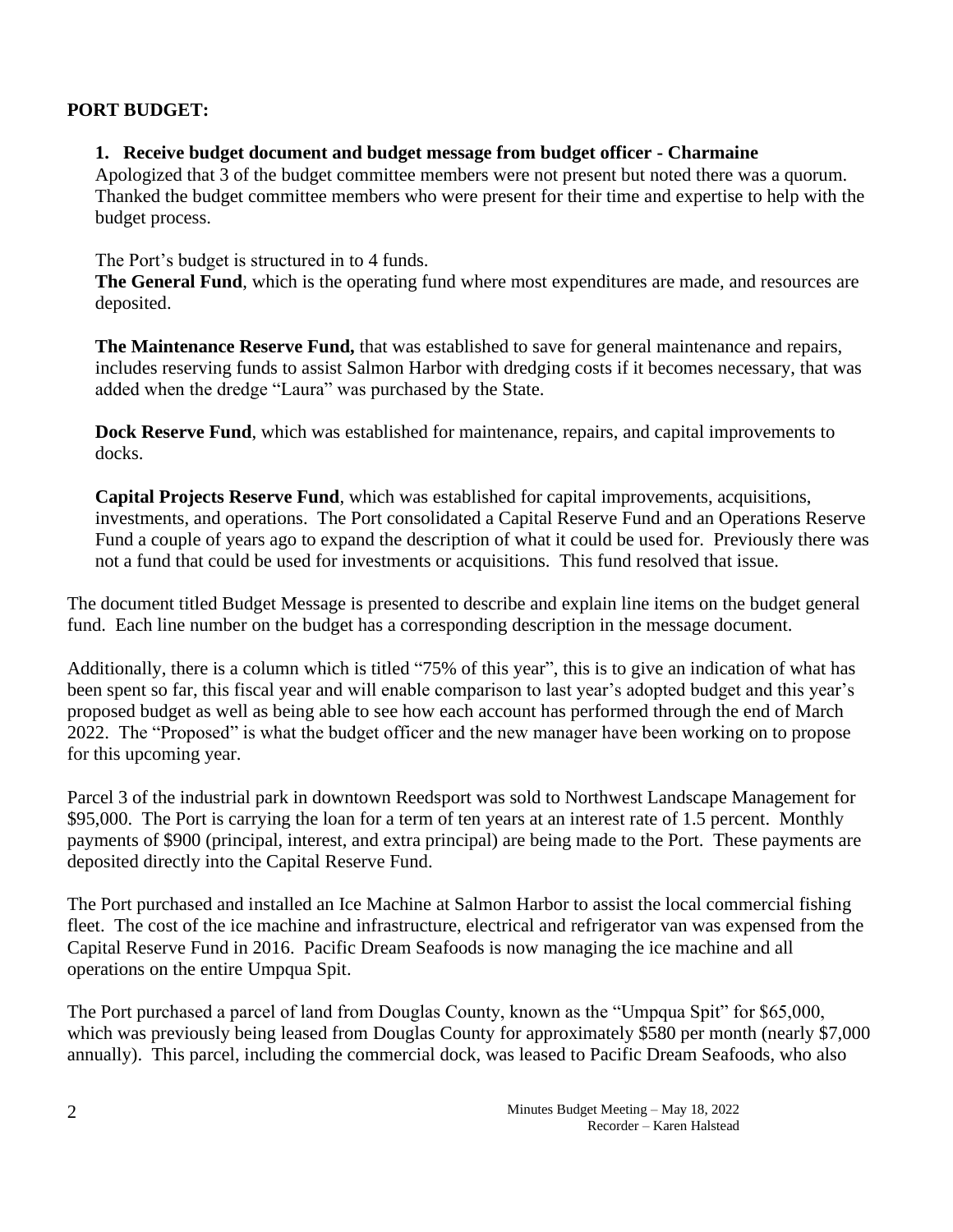purchased the Umpqua Bait business. Monthly lease payments are \$2,078 and are deposited into the General Fund.

Revenue derived from moorage fees at the Umpqua River dock is deposited directly into the Dock Reserve Fund as opposed to depositing into the General Fund and then transferring to the Dock Reserve Fund after fiscal year end. This provides the interest earned in each fund to compound in that fund.

In 2018 the Port replaced the float dock in Winchester Bay expensed from the Dock Reserve Fund and the General Fund for \$67,215.

Other changes to be aware of. The Douglas County Board of Commissioners had been talking to the Port Board of Commissioners about the Intergovernmental Agreement between the County and the Port to manage Salmon Harbor. Both the County and the Port ultimately agreed that the IGA was no longer needed so approved the termination of the IGA as of June 30, 2020.

# **2. Questions/Comments/changes regarding proposed budget**

**General Fund > Resources > Points of interest & Questions:** Noted: Line 6 – Industrial Park Lease Parcel 3: This parcel has been sold so that line item that was the lease income from Northwest Landscape Maintenance is now at zero.

Line 10 – Poundage: When Pacific Dream Seafoods leased the Umpqua Spit they agreed to continue to pay poundage for product that comes over the dock. The previous poundage rates still apply. There won't be any hoist or ice machine revenue.

Line 15 – Winchester Bay Lease: Since Pacific Dream Seafoods bought Umpqua Bait there will no longer be a lease from Umpqua Bait.

Line 16 – Umpqua Spit Revenue: This is the lease income that PDS will be paying to lease the newly acquired Umpqua Spit.

Line 17 – Property Insurance Proceeds: This is related to the 2 water leaks that happened in December 2020 and in August 2021. The Port received insurance proceeds which will show as expended on expenses. We were able to add this line item without having to go through a supplemental budget process.

Line 18 – Wagon Road Funds: This was a pass-through to Salmon Harbor as part of the IGA with Douglas County. Now that the IGA no longer exists The Port will not be receiving these any longer. That line item will come off at end this year.

Line 20 – Grants Received: The Port has to do the Strategic Business Plan again this year and the State will be paying 75% of the cost for that. In 2011 the SBP cost \$50,000. The Port is not anticipating that this planning will be as comprehensive. The board has gone through the existing plan and have made changes that have been provided to Lane Council of Governments who will be doing the project for The Port at a much lesser rate than a consulting firm would charge.

The total resources, except the taxes to be levied is \$845,910, the estimated taxes to be received is \$217,994 which makes the total resources \$1,063,904.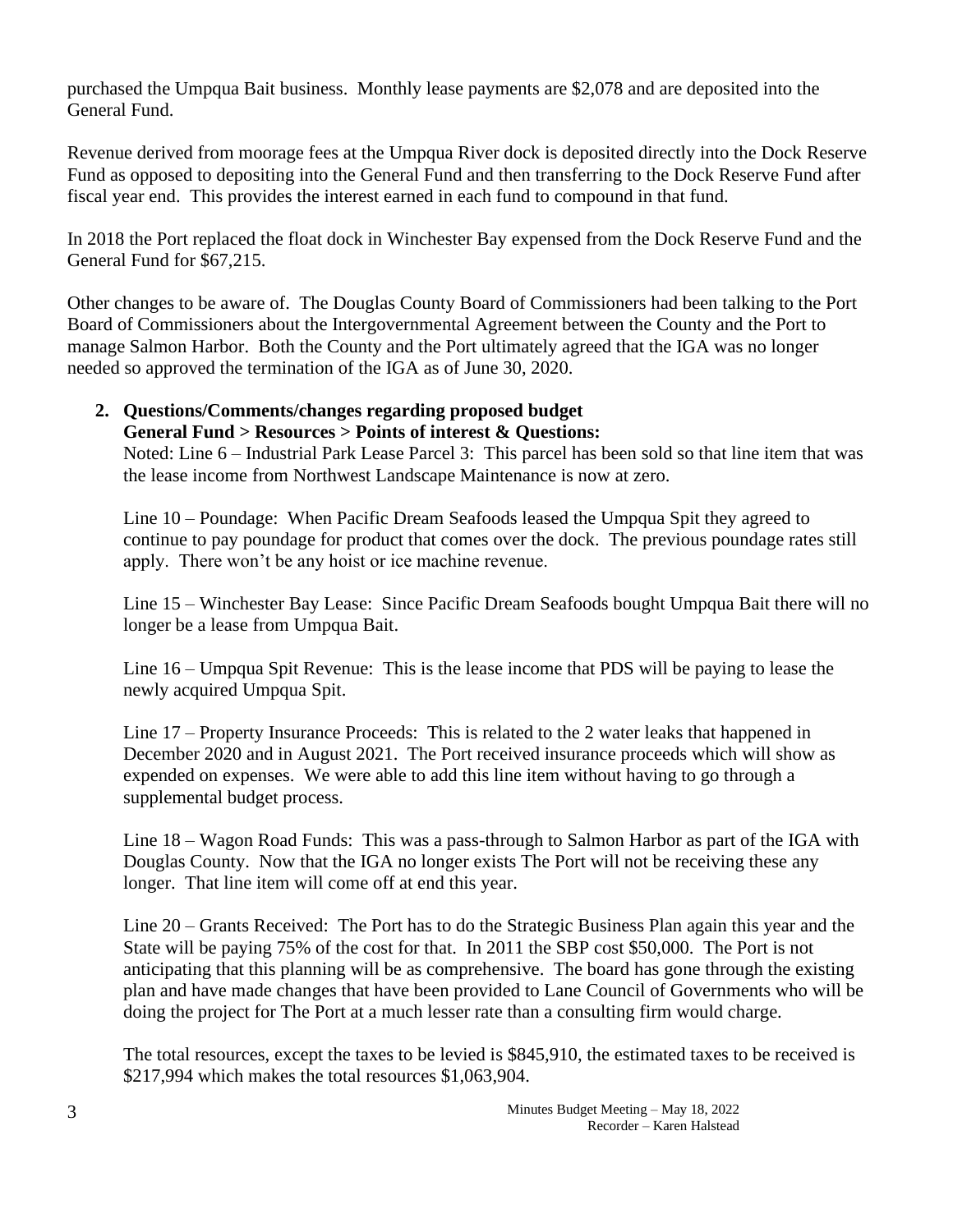#### **General Fund > Detailed Expenditures > Personal Services > Questions:**

**Donna:** There is a line for ice machine maintenance but there isn't anything in the line for ice machine revenue?

**Charmaine:** That is correct, and PDS has told us they are not charging the fishermen for ice, it is a service they are offering to accommodate the fleet.

#### **General Fund > Detailed Expenditures > Materials & Services > Questions:**

There were no questions.

#### **General Fund > Capital Outlay > Questions:**

There were no questions.

#### **Dock Reserve Fund > Questions:**

When The Port gets moorage from Fred Wahl it gets deposited directly into this fund. Since Fred has moved his business, The Port gets very few moorage fees. **Debbie:** Are the two big boats that were there going to come back? **Charmaine:** They weren't moored on our dock when they were here.

#### **Capital Projects Reserve Fund > Questions:**

When Northwest Landscape makes their loan payments they will be directly deposited into this account.

#### **Wrap up questions:**

**Eric:** Has any money been allocated for the maintenance of the Umpqua River Dock? **Charmaine:** On page 2, which is Requirements on the General Fund on line #36 – there is \$15,000 allocated for such things, like the recent work Fred Wahl did to replace a log on the dock. **Eric:** The report says it is good for 50 years if it is maintained and he felt it should be maintained. **Charmaine:** There is \$15,000 allocated and there is also the Dock Reserve Fund that is specifically for the docks.

#### **3. Receive Public comment, this portion opened at 6:33 p.m.**

**Keith:** He was removing his "Commissioner" hat and speaking as a member of the public and stated he approved this budget.

#### **Public comment ended at 6:34 p.m.**

Keith asked for a motion to approve the budget as presented.

Keith then asked Karen to step out of the room.

**Joe:** He, Carey Jones and Scott spoke the other day and they thought The Port should probably give Karen a raise.

**Keith:** There was one in the proposed budget, Charmaine said it was for 7.5% and Scott added that would bring her hourly rate up to \$21.x from \$19.x/hour.

**Joe:** He knows that good people like Karen are hard to keep, and we should keep them happy.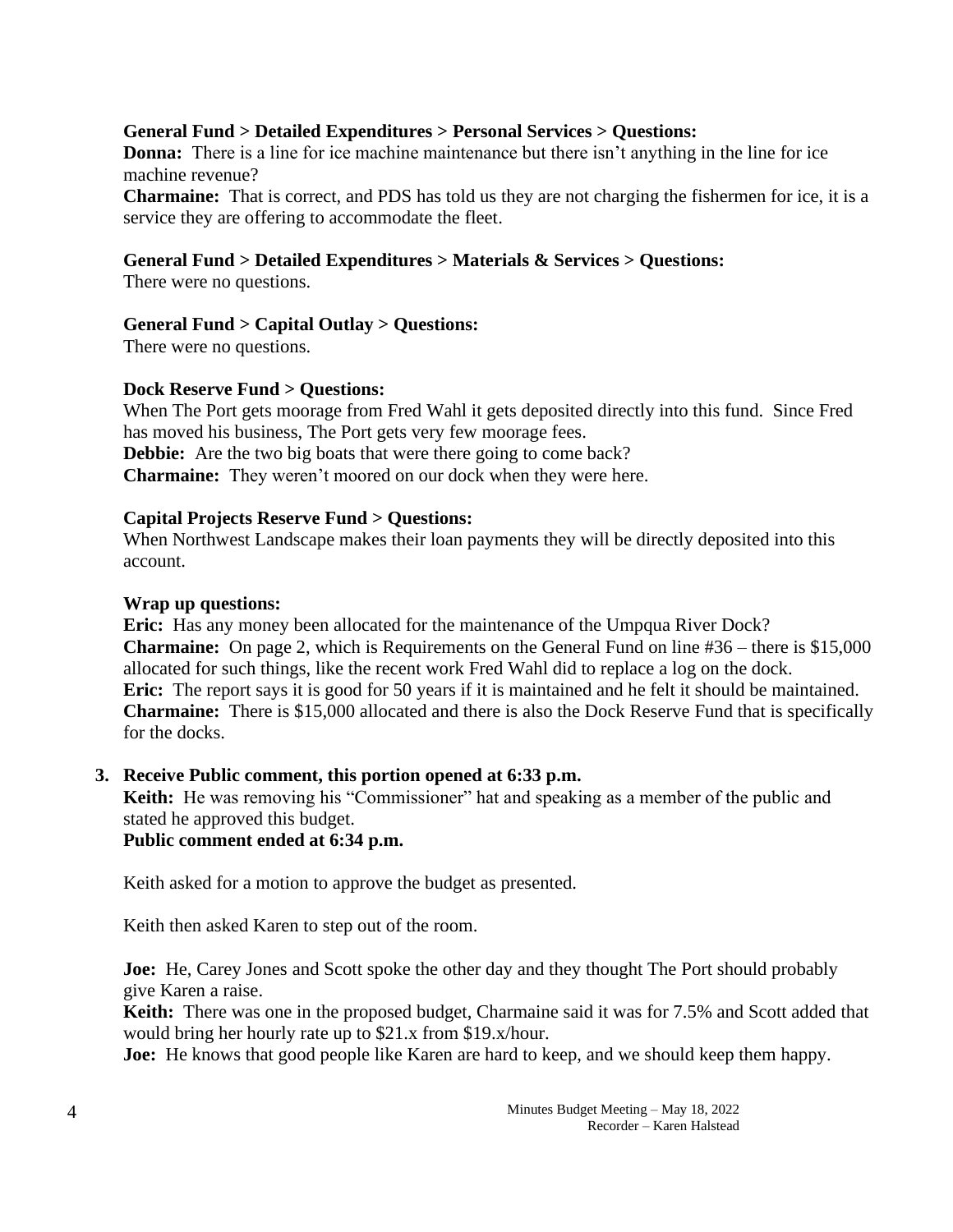**Carey:** In working on these other budgets that he has participated in, in one case, Scott Lewis who owns the bus company is offering a \$3,500 sign on bonus and the bus drivers will be hired at \$21.85/hour. Carey feels The Port should have looked at something like this before because of Covid for both Charmaine and Karen. They didn't receive stimulus money. Was talking to one of the nurses at the hospital today and they received a "compensation adjustment" which was actually a \$7,000 bonus due to Covid. The Port gives cost of living raises but there aren't any advancement raises for years of service. There is a lot of stuff that may be coming up and staff will be working hard. As Joe said, when you have good people, you need to pay them and make them realize that they are appreciated and so they can make a living.

**Keith:** To do something along those lines, he'd rather not change the budget, but do it as a onetime bonus for Karen and for Scott. Scott replied right now he is perfectly content. There was discussion of whether a bonus was allowed or not, and additional discussion of which line item The Port would use if they were to give a bonus. Other Personnel was brought up. **Charmaine:** The board will be paying me from that line item for a while. That is why that line was increased. She then reminded the board at Karen works  $\frac{3}{4}$  time, so when looking at the annual salary that is not for 40-hour weeks. The amount on that line is an anticipation amount.

**Joe:** Asked if Charmaine will receive the full amount on the "Other Personnel" line. Charmaine explained after June  $30<sup>th</sup>$ , she will be paid for up to 240 hours of PTO that hasn't been taken, which will happen. She will also be available to Scott hourly after she retires and that will come from that line as well. He asked how long Karen had been with The Port, she has been here 12 years. Joe suggested a bonus amount of \$4,000.

**Scott:** That would come to approximately \$2.50 more an hour. Charmaine added that would be on top of the increase that is already in the budget.

**Eric:** Asked if the \$34,000 a year was for Karen. Charmaine answered yes, that is her salary, anticipated. Eric noted that \$4,000 is more than 10%. **Keith:** That is significant, especially on top of a 7.5% raise.

**Joe:** Is the 7.5% increase the number due to inflation?

**Charmaine:** Many ports have been trying to figure out what is a fair number, and most are coming in at 3.5-4.5%, maybe a couple of 5%. It's difficult with inflation right now. **Joe:** Where he is coming from and is sure everyone sees it. His wife has managed the mall for years and you just can't get people that are worth it, and you still have to pay them \$16-\$17/hour. They don't know how to do the stuff that Karen does. He really feels you need to show your appreciation for these people.

**Carey:** I'll give you an example. Bay Area Hospital is putting in a school for the nurses. His girlfriend's daughter just got a job as a teacher at the BAH's school. She only has her associates degree, is working on her bachelor's degree and she will be teaching  $3<sup>rd</sup>$  grade. She got a \$5,000 signing bonus plus she'll be making \$21.97/hour. That will go up to \$26/hour when she gets her bachelor's degree. This is for a first-year teacher.

One of the things The Port doesn't have is a step program like PUD who has a step program. If you have been there 2 years you will get a step raise, been there 3 years another step raise. In the past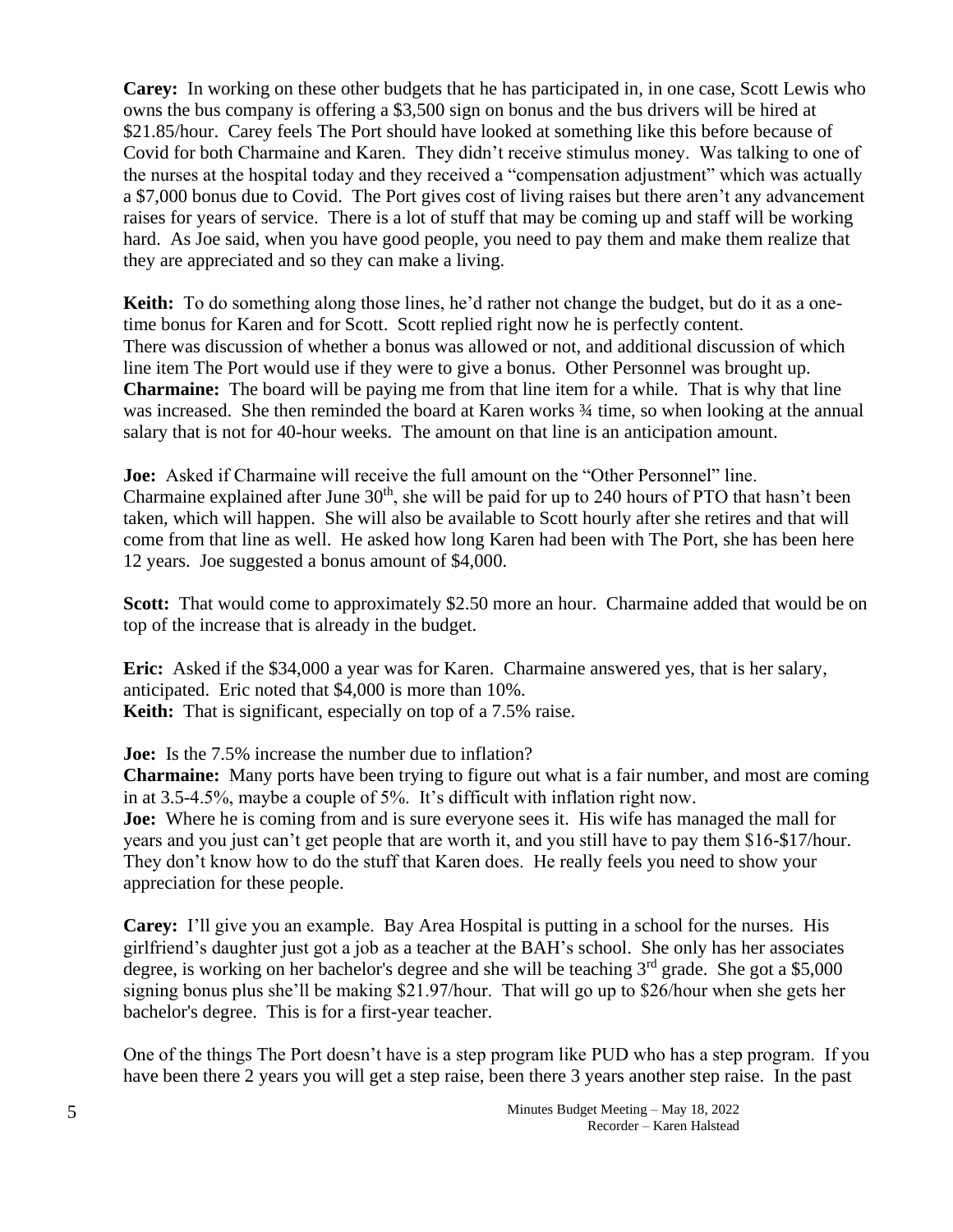we didn't have the amount of workload, so the board didn't see this necessary. Now, there may be more going on and Carey feels that the workload may be expanding.

**Keith:** Asked for a number. Carey asked if he did give a number was there a possibility down the road of implementing a step schedule? Keith felt that was something Scott could explore. Usually, those step programs are for people just starting and then they step out at around 10 years.

**Deb:** How many hours does she work? Charmaine answered 30 hours per week. Deb asked if Karen were to go full time would that help make up the amount?

**Keith:** That would be for the Manager to decide, if there is full time amounts of work. He said Scott as the new Manager could make that decision further down the line.

**Eric:** 10% of what she is making now is \$3,400, Joe had suggested \$4,000. The \$3,400 could go with the contingency upon the establishment of a step program.

**Keith:** We will need to amend this document or it's going to come out of one of the existing line items.

**Charmaine:** Suggested it be taken out of Contingency, which can be done without having another budget meeting. The goal budget stays the same and the operating contingency will change to \$334,004.

**Keith:** With the motion is the understanding that the amount out of Contingency goes to the bonus. **Charmaine:** Do you want that added to the salary or as a bonus, actually that can be decided when staff salaries are discussed at the next meeting.

Karen was brought back into the room. **Keith:** Need a motion.

 $\triangleright$  Commissioner Jones made a motion that the budget committee of the Port of Umpqua district approve the fiscal year 2022-2023 budget in the amount of one million, six hundred ninety thousand one hundred twenty-eight dollars (\$1,690,128) and approve the permanent tax levy rate of \$0.3441 per \$1,000.00 of the district assessed value,  $2<sup>nd</sup>$  by Commissioner Mulkey. Motion passed by unanimous vote.

**The budget meeting was adjourned at 6:54 p.m.**

Keith Tymchuk, President Karen Halstead, Admin. Assistant

*The following is the Budget Message as presented*

\_\_\_\_\_\_\_\_\_\_\_\_\_\_\_\_\_\_\_\_\_\_\_\_\_\_\_\_\_\_\_\_\_ \_\_\_\_\_\_\_\_\_\_\_\_\_\_\_\_\_\_\_\_\_\_\_\_\_\_\_\_\_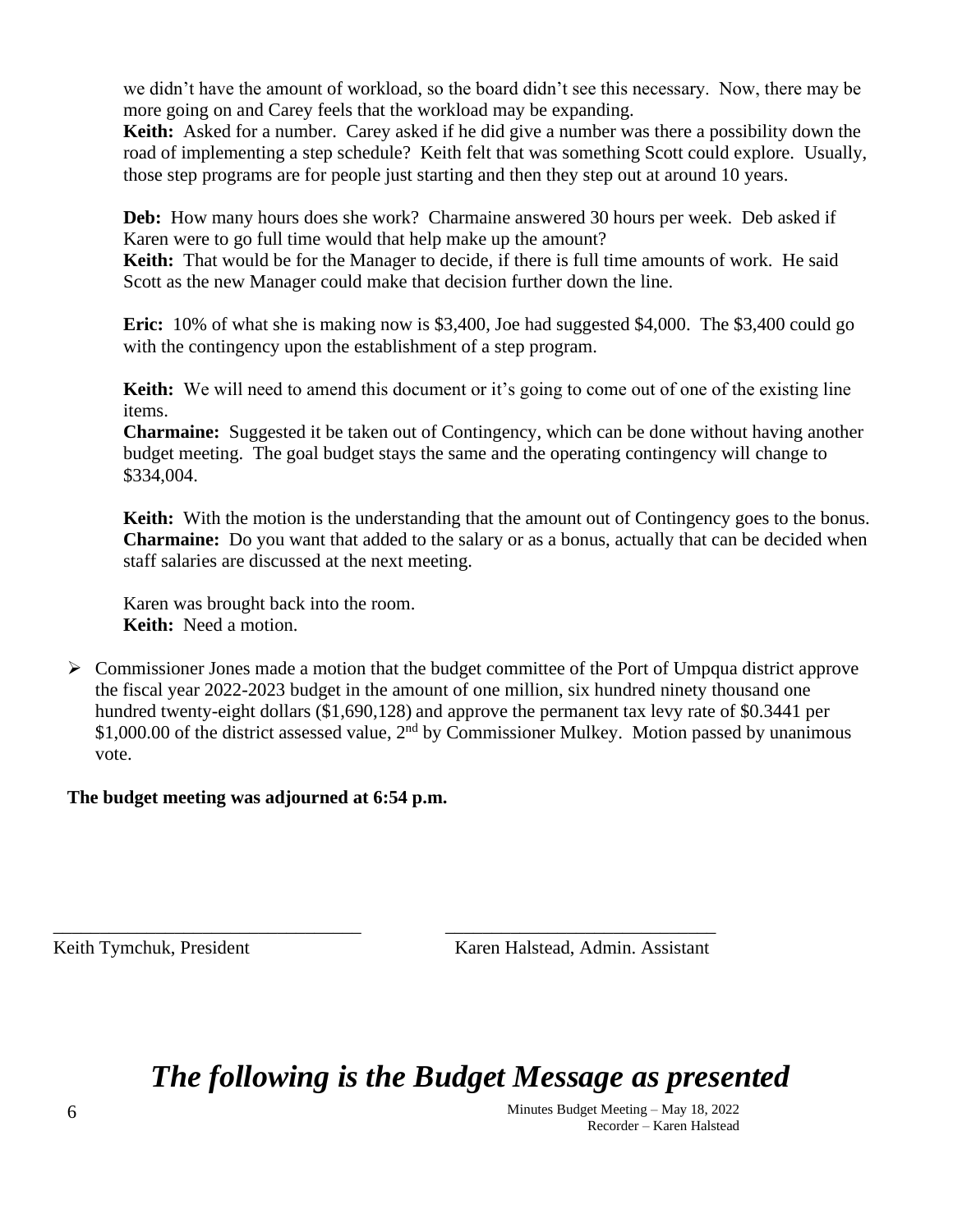

*Port of Umpqua*

*1877 Winchester Ave Office: 541.271.2232 PO Box 388 Fax: 541.271.2747 Reedsport OR 97467 [portofumpqua@portofumpqua.net](mailto:portofumpqua@portofumpqua.net)*

#### **Introduction to Budget Message**

**May 18, 2022**

Port of Umpqua 2022-2023

Budget Committee Member:

Thank you for your service to the Port of Umpqua. The Commission appreciates your willingness to contribute your time, effort and expertise by participating in the public process of local government and help create a responsible budget for the Port.

The Port Financial structure and budget are in 4 funds.

- ✓ **The General Fund** is the operating fund where most expenditures are made and resources deposited
- ✓ **Maintenance Reserve Fund** established to save for general maintenance and repairs, includes reserving funds to assist Salmon Harbor with dredging cost if it becomes necessary
- ✓ **Dock Reserve Fund** established for maintenance, repairs, and capital improvements to docks
- ✓ **Capital Projects Reserve Fund** established for capital improvements, acquisitions, investments, and operations

The document titled: Budget Message is presented to describe and explain line items on the budget general fund. Each line number on the budget has a corresponding description in the message document.

An additional column is included on the budget document titled *Current: Budget at 75% of year through March 2022.* This will enable comparison to last year's adopted budget and this year's proposed budget and how each account has performed through the end of March.

Parcel 3 of the industrial park in downtown Reedsport was sold to Northwest Landscape Management for \$95,000. The Port carries the loan for a term of ten years at an interest rate of 1.5 percent. Monthly payments of \$900 (principal, interest, and extra to principal) are being made to the Port. These payments are deposited in the capital reserve fund.

The Port purchased a parcel of land from Douglas County, known as the "Umpqua Spit" for \$65,000, which was previously being leased from Douglas County for approximately \$580 per month (nearly \$7,000 annually). This parcel, including the commercial dock, was leased to Pacific Dream Seafoods, who also purchased Umpqua Bait. Monthly lease payments are \$2,078 and are deposited into the general fund.

The Port purchased and installed an Ice Machine at Salmon Harbor to assist the local commercial fishing fleet. The cost of the ice machine and infrastructure, electrical and refrigerator van was expensed from the Capital Reserve Fund in 2016. Pacific Dream Seafoods is managing the ice machine.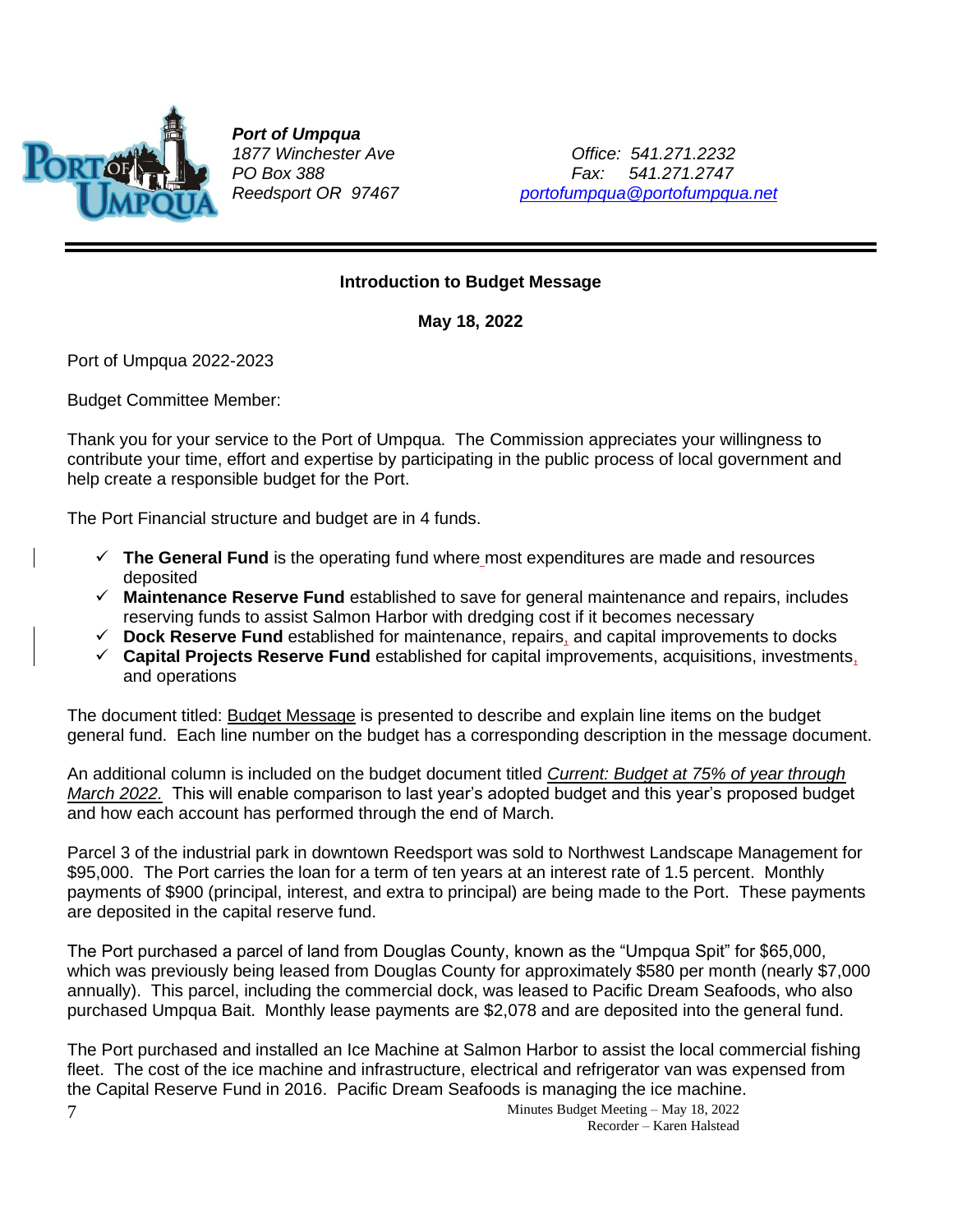Revenue derived from moorage fees at the Umpqua River Commercial dock is deposited directly into the Dock reserve fund as opposed to depositing into the General Fund and then transferring to the Dock Reserve Fund after fiscal year end. This provides the interest earned in each fund to compound in that fund. It should be noted that revenue from the Umpqua River dock has been substantially less than in the past due to Fred Wahl moving operations to the Bolon Island site.

In 2018 the Port replaced the float dock in Winchester Bay expensed from the Dock Reserve Fund and the General Fund for \$67,215.

**Other changes to be aware of:** The Douglas County Board of Commissioners had been talking to the Port Board of Commissioners about the Intergovernmental Agreement between the County and the Port to manage Salmon Harbor. Both the County and the Port ultimately agreed that the IGA was no longer needed so approved the termination of the IGA as of June 30, 2020.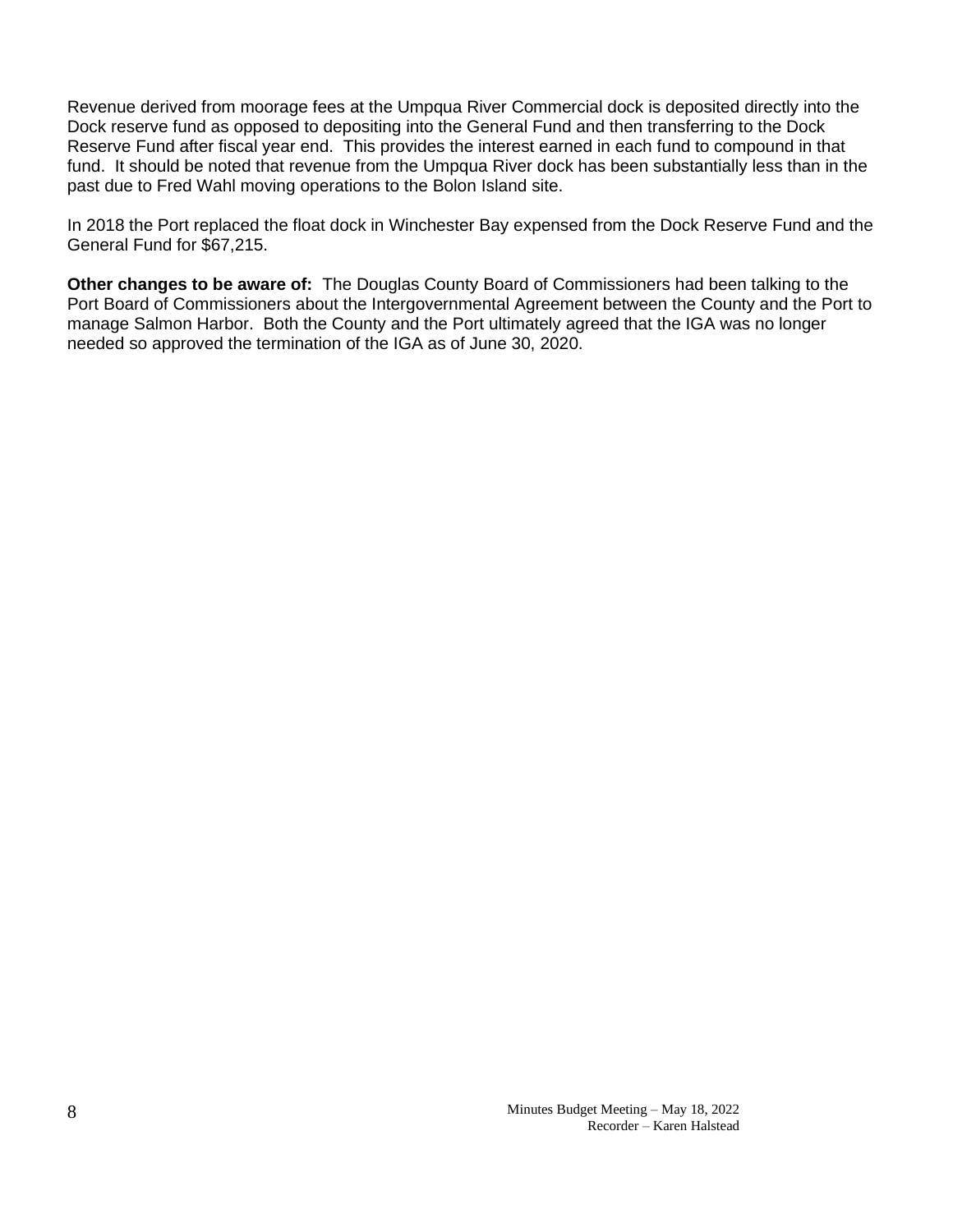# **BUDGET MESSAGE**

## **Fiscal Year 2022-2023**

#### (**TIP: The format of the budget message is such that it is best Understood by simultaneously referencing the budget document)**

The Port of Umpqua budget for Fiscal Year 2022-2023, as proposed by the Budget Officer, has been prepared as directed by the Board of Commissioners and in accordance with Oregon Budget Law.

### The Budget Officer prepared the proposed Fiscal Year 2022-2023 budget based on the following

## ➢ **GENERAL FUND**

#### ➢ **RESOURCES**

**BEGINNING FUND BALANCE:**

|    | 1. Available cash on hand*(cash):        | Anticipated beginning balance                                                               |
|----|------------------------------------------|---------------------------------------------------------------------------------------------|
|    | 2. Net working capital*(accrual):        | The Port operates on a cash basis, therefore this                                           |
|    |                                          | line item is zero                                                                           |
|    | 3. Previously levied taxes:              | Delinquent past taxes paid late and dispersed to District                                   |
| 4. | Interest:                                | Interest earned                                                                             |
|    | 5. Transfers IN from other funds:        | From Reserve Funds, none budget this year                                                   |
|    | <b>OTHER RESOURCES:</b>                  |                                                                                             |
|    | 6. Industrial Park lease parcel 3:       | Lease income from Northwest Landscape Maintenance                                           |
|    |                                          | ended due to their purchase of the property                                                 |
|    | 7. Industrial Park lease parcel 2:       | Lease income from Tyree Oil                                                                 |
|    |                                          | 8. Lease/Rent income Business Center: The Port currently has five businesses leasing office |
|    |                                          | space in the Business Center. The Oregon                                                    |
|    |                                          | <b>Professional Real Estate Group terminated their lease at</b>                             |
|    |                                          | the end of May 2022                                                                         |
|    | 9. Miscellaneous:                        | Most revenue should be identified as other resources.                                       |
|    | 10. Poundage:                            | Pacific Dream pays poundage at 0.03 dollars per pound                                       |
|    |                                          | for product coming across the commercial dock at                                            |
|    |                                          | Salmon Harbor, except for squid and shrimp, which is                                        |
|    |                                          | 0.01 and 0.015 dollars per pound, respectively.                                             |
|    | 11. Keycard/Hoist Receipts:              | Use of the hoist at the commercial fish dock at Salmon                                      |
|    |                                          | Harbor is no longer charged for by the Port. Hoist                                          |
|    |                                          | operations are managed by Pacific Dream Seafoods                                            |
|    | 12. Ice Machine Revenue:                 | Revenue from the ice machine is being managed by                                            |
|    |                                          | <b>Pacific Dream.</b> The Port no longer receives payments                                  |
|    |                                          | for ice.                                                                                    |
|    | 13. Annex Rental:                        | Anticipated revenue from rental of the Port Annex a                                         |
|    |                                          | charge of \$75.00 per day for functions                                                     |
|    | 14. Deposits: This is a deposit account. | Revenue is accumulated if the cleaning fee for use of                                       |
|    |                                          | the Annex is not reimbursed.                                                                |
|    | 15. Winchester Bay Lease:                | After the sale of the Umpqua Spit, no further revenue                                       |
|    |                                          | will be received from the Umpqua Bait lease                                                 |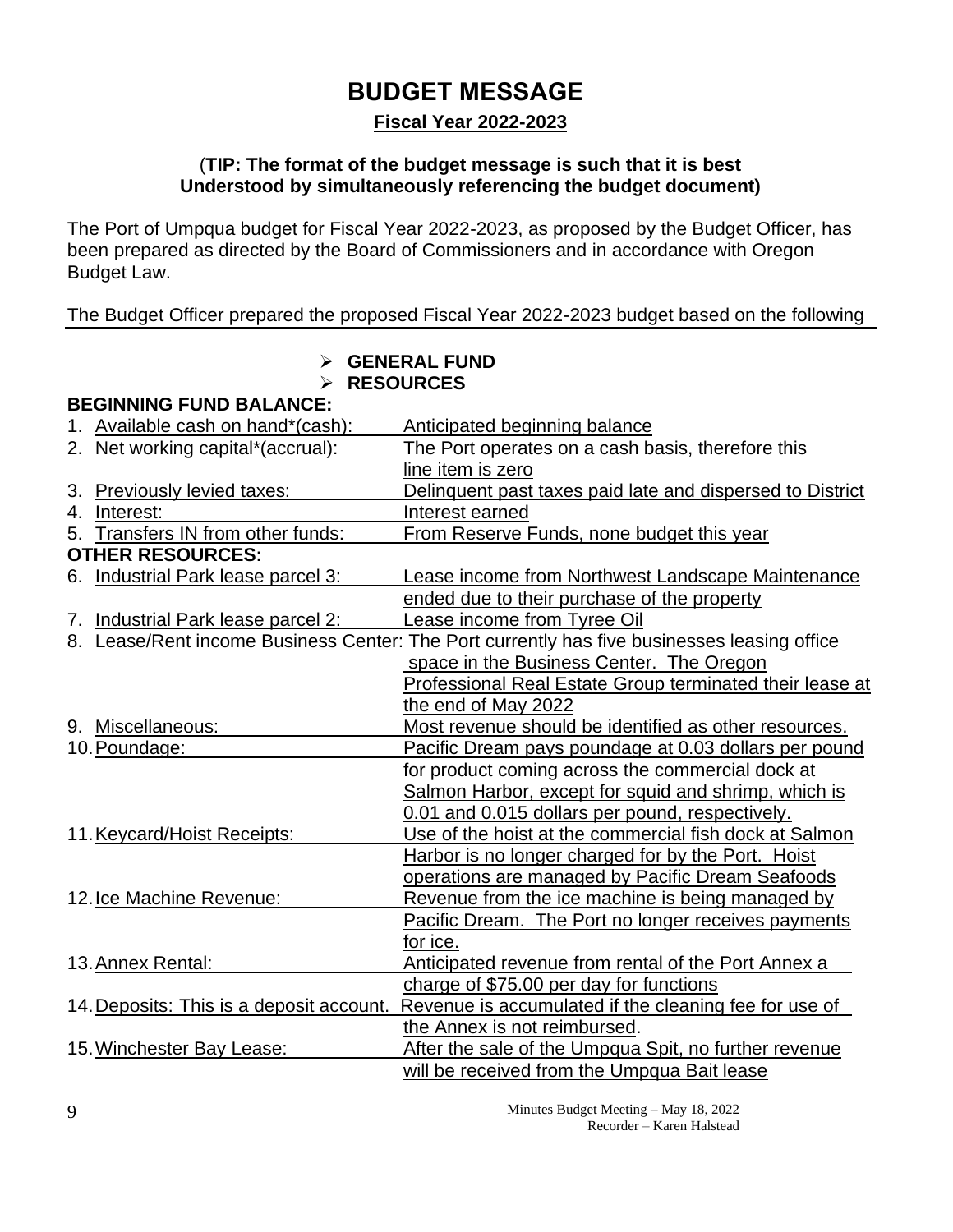| 16. Umpqua Spit revenue:                | New property in Winchester Bay, leased to Pacific                                |
|-----------------------------------------|----------------------------------------------------------------------------------|
|                                         | Dream Seafoods.                                                                  |
| 17. Property Insurance Proceeds:        | Insurance proceeds from SDAO as applicable                                       |
| 18. Coos Bay Wagon Road funds:          | A pass through from Douglas County to Salmon                                     |
|                                         | Harbor. No longer receiving Wagon Road Funds                                     |
| 19. Sale of Forest Products:            | Funds from the county if there is sale of Forest                                 |
|                                         | Products. This is uncertain and difficult to anticipate                          |
| 20. Grants:                             | Possible grants received including for the Strategic                             |
|                                         | <b>Business Plan</b>                                                             |
|                                         | 21. Total resources, except taxes to be levied: Total Revenue minus levied taxes |
| 22. Taxes expected to be received:      | Anticipated tax revenue from County Assessor's office                            |
| 23. Taxes collected in year levied: N/A |                                                                                  |
| <b>24. TOTAL RESOURCES:</b>             | Total Taxes and other revenue                                                    |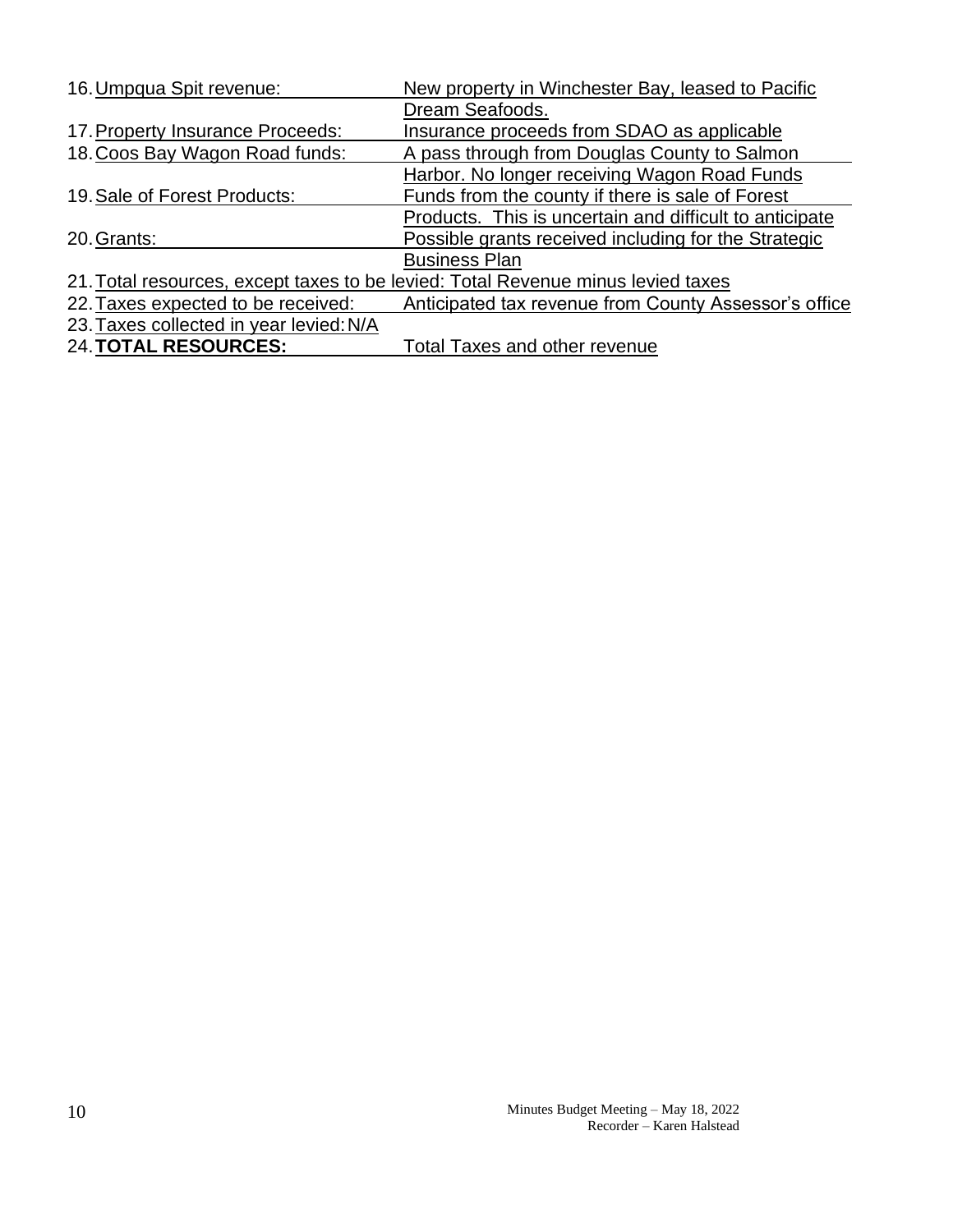#### ➢ **GENERAL FUND** ➢ **ALLOCATED REQUIREMENTS**

## **PERSONAL SERVICES**

| Manager:                     | <b>Manager Salary</b>                                    |
|------------------------------|----------------------------------------------------------|
| 2. Administrative Assistant: | Hourly wage 30 hours per week                            |
| 3. Other Personnel:          | Covers PTO liability for the previous manager            |
|                              | and expected part time technical assistance              |
|                              | provided by the previous manager as required             |
|                              | by the new manager.                                      |
| 4. Payroll Expenses:         | Employer portion of Payroll liability expenses, health   |
|                              | insurance premiums and retirement compensation.          |
|                              | The Port Board approved staff retirement contribution to |
|                              | 9 percent of earnings.                                   |
|                              |                                                          |

## 5. **TOTAL PERSONAL SERVICES**

6. **Total FTE** 2.00

#### **MATERIALS AND SERVICES**

| 7. Accounting:                       | It is the intent to provide adequate funds to ensure the                                  |
|--------------------------------------|-------------------------------------------------------------------------------------------|
|                                      | Port books stay current and provide for accounting                                        |
|                                      | assistance as the need may arise.                                                         |
| 8. Professional Services:            | Engineering, Consultant, Professional service etc.                                        |
|                                      | 9. Executive expenses, Travel, Training: Travel, lodging, training, and conferences. SDAO |
|                                      | conferences, other conference and seminars, ongoing                                       |
|                                      | education for Port staff and Commissioners                                                |
| 10. Audit:                           | Annual audit, a contracted price                                                          |
| 11. Office machine upgrades:         | Upgrade of office equipment as necessary                                                  |
| 12. Office supplies:                 | Port Office supplies.                                                                     |
| 13. Building supplies:               | Building and grounds supplies.                                                            |
| 14. Dock maintenance:                | Ongoing maintenance of commercial docks; includes                                         |
|                                      | annual hoist inspections                                                                  |
| 15. Facilities Maintenance/Services: | Building and Grounds scheduled and one-time                                               |
|                                      | maintenances and services.                                                                |
| 16. Forklift Maintenance:            | Maintenance on the forklifts at Port Dock at                                              |
|                                      | Salmon Harbor. Both forklifts have been deemed                                            |
|                                      | surplus property and will be sold                                                         |
| 17. Ice Machine Maintenance:         | Maintenance on the ice machine at Salmon Harbor.                                          |
|                                      | Pacific Dream Seafoods is operating the ice machine.                                      |
|                                      | This line item will be kept incase necessary                                              |
| 18. Telephone:                       | Landline, internet, and cell phones                                                       |
| 19. Utilities:                       | Electricity, city water and sewer, trash pickup fees                                      |
| 20. Business Support Services:       | Information Technology for Port office operations                                         |
|                                      | support services, internet, computers etc.                                                |
| 21. Insurance:                       | <b>Property and Liability insurance coverage through</b>                                  |
|                                      | <b>Special Districts Assoc of Oregon</b>                                                  |
| 22. Election expense & legal ads:    | Legal notifications, election fees                                                        |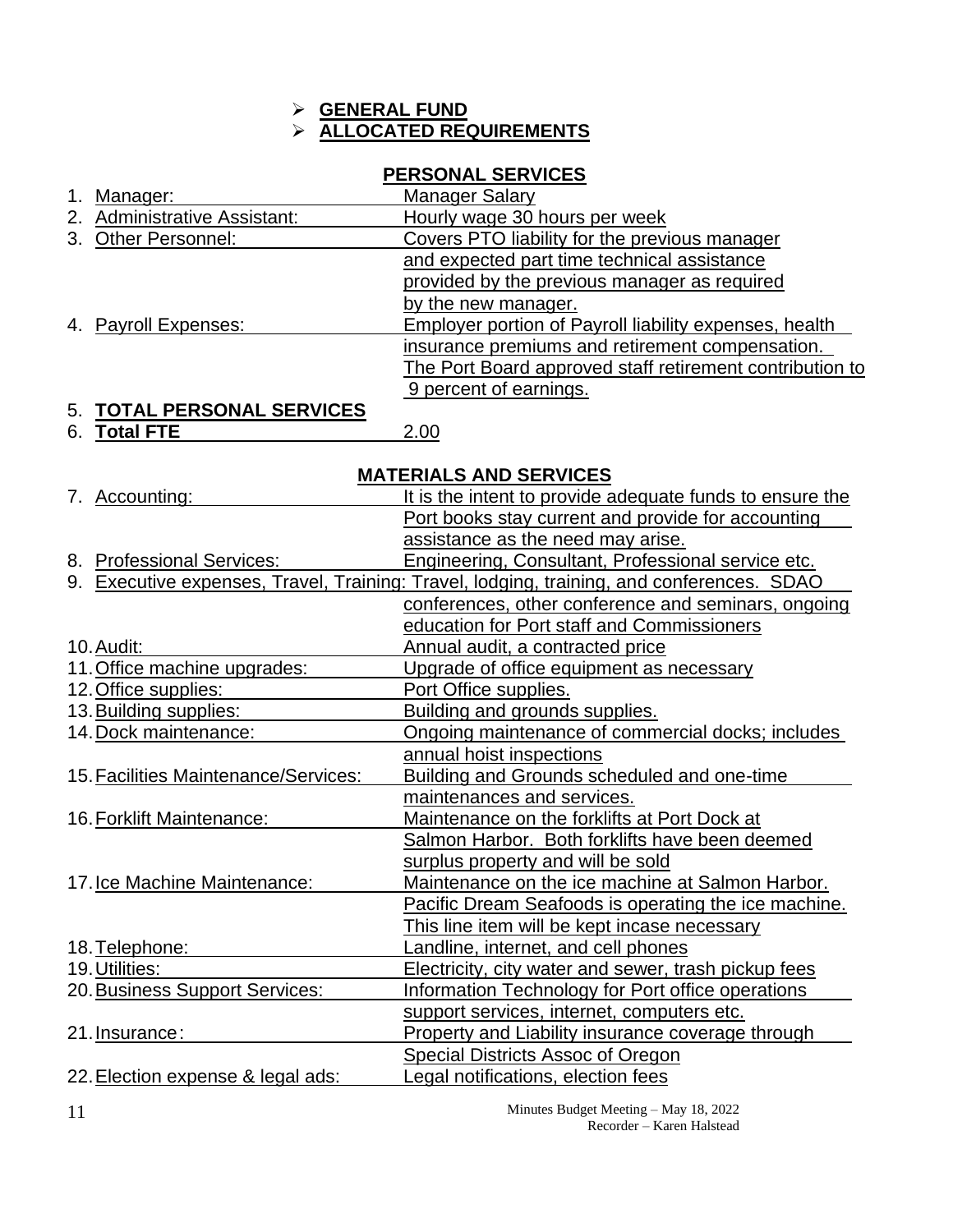| 23. Lobbying:                             | Funds to help facilitate lobbying efforts for Port interests                                  |
|-------------------------------------------|-----------------------------------------------------------------------------------------------|
|                                           | 24. Membership Dues and subscriptions: Annual membership dues and subscriptions               |
| 25. Permit fees:                          | Have not had any permit fees recently                                                         |
| 26. Legal Services:                       | Attorney fees. The Port uses Local Government Law                                             |
|                                           | Group for legal services at \$285 per hour as needed.                                         |
| 27. Promotion and marketing:              | <b>Expenses related to promotion and marketing of</b>                                         |
|                                           | services for the Port                                                                         |
| 28. Strategic Business Plan               | The Ports strategic business plan was last done in 2011.                                      |
|                                           | Business Oregon is starting the process of requiring all                                      |
|                                           | Oregon Ports to update their business plans and will                                          |
|                                           | provide some funding. Update of the strategic business                                        |
|                                           | plan will occur during fiscal year 2022-2023                                                  |
| 29. Scholarships/Grants:                  | Scholarship or grants to advance educational                                                  |
|                                           | opportunities in business ORS777 criteria for Port's                                          |
| 30. Real Property taxes liability:        | In the event that the Port must pay a portion of real                                         |
|                                           | property taxes on the Business Center office space                                            |
|                                           | 31. DSL Lease & Salmon Harbor lease: This fee is a lease with Department of State Lands water |
|                                           | way lease tide land under Umpqua River Dock and the                                           |
|                                           | commercial dock in Winchester Bay this increases 3                                            |
|                                           | percent per year                                                                              |
| 32. Umpqua Spit Expenses                  | Place holder for expenses at the spit                                                         |
| 33. STEP:                                 | Possible contribution to the Salmon Trout Enhancement                                         |
|                                           | Project                                                                                       |
| 34. Property Insurance expenses           | Possible insurance expenses involving recent water                                            |
|                                           | Damage at the 1877 Winchester building                                                        |
| <b>35. TOTAL MATERIALS &amp; SERVICES</b> |                                                                                               |

## **CAPITAL OUTLAY**

| 36. Commercial Dock repair:                  | Major repairs or maintenance to the docks |  |
|----------------------------------------------|-------------------------------------------|--|
| <b>37. Capital Outlay:</b>                   |                                           |  |
| <b>38. TOTAL CAPITAL OUTLAY</b>              |                                           |  |
| <b>39. TOTAL ORGANIZATIONAL REQUIREMENTS</b> |                                           |  |
|                                              |                                           |  |